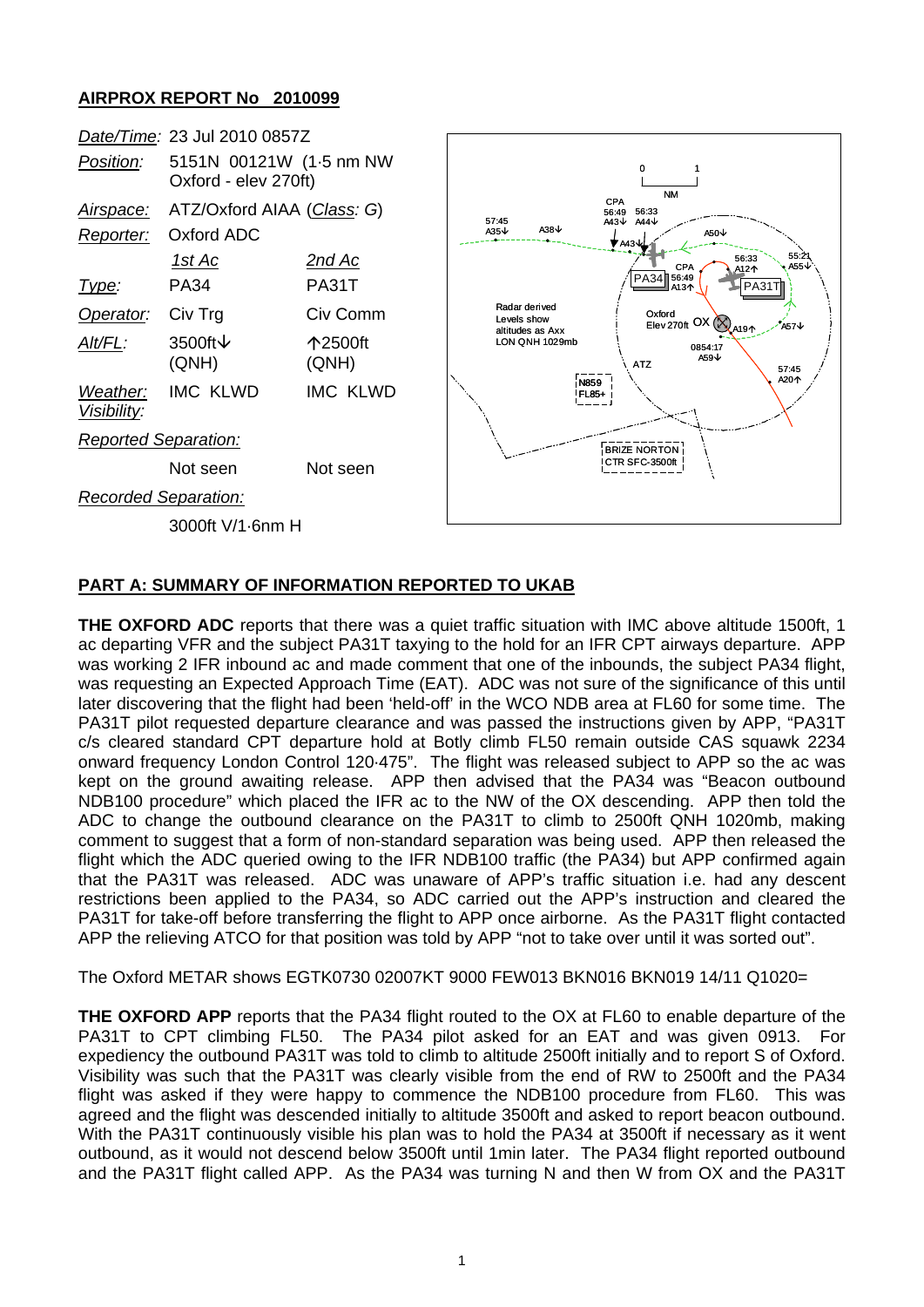was already S of OX en-route to CPT, the PA31T flight was climbed to FL50 and transferred to LACC.

**THE PA34 PILOT** reports returning from a local IFR training sortie and being instructed by Brize Radar to climb to FL60 for the NDB100 hold at Oxford. About 7DME E of Oxford they were handed over to Oxford Approach. At 0852 they entered the hold at FL60 and 115kt and shortly after this they requested an EAT, which was given as 0913. They were then asked by APP if they were operating IFR or VFR but considering the Wx they had no other choice than to maintain IFR. Within 2min they were asked if they could fly beacon outbound promptly to which he replied that they were able and that they were 1·5D on the inbound axis. They were subsequently cleared for the NDB DME 100 approach for landing RW01. They reported beacon outbound and were requested to report passing altitude 3500ft. To his surprise, as he was about to report passing 3500ft he heard another pilot make his initial call to APP announcing he was on a standard CPT departure climbing FL50. Owing to IMC he was not able to see this ac and owing to the conflicting tracks of the NDB100 procedure and the CPT departure and the similar altitudes of both ac he felt safety was at risk.

**THE PA31T PILOT** reports being unaware of being involved in an Airprox until contacted by UKAB post incident. He was outbound from Oxford IFR and had been cleared initially to 2500ft and then FL50 but the point at which the amended clearance was given was unknown.

**ATSI** reports that the Airprox occurred at 0857:38 (UTC), in the vicinity of Oxford Airport, which is situated in Class G airspace. Oxford Tower (TWR) and Oxford Approach (APP) were operating as split positions, without the aid of surveillance equipment. Traffic levels and workload were assessed as light to medium.

The PA34 was operating IFR, on a training flight returning to Oxford from the W whilst the PA31T was on an IFR flight, from Oxford to Cannes. Both flights were in receipt of a PS from Oxford APP.

CAP493 Manual of Air Traffic Services (MATS Pt1), Section 1, Chapter 11, page 10, paragraph 6.1.1, states:

'A Procedural Service is an ATS where, in addition to the provisions of a Basic Service, the controller provides restrictions, instructions and approach clearances, which if complied with, shall achieve deconfliction minima against other aircraft participating in the Procedural Service. Neither traffic information nor deconfliction advice can be passed with respect to unknown traffic.'

At 0846:52, on release from Brize Radar, the PA34 flight called Oxford Approach, *"PA34 c/s we er maintain flight level six zero."* Approach replied, *"PA34 c/s Oxford Approach Weston on the Green Danger Area one nine two active to flight level one two zero are you operating IFR or VFR."* The PA34 pilot responded, *"er we're IFR PA34 c/s."* Approach then passed a clearance, *"PA34 c/s roger at the instructors discretion route to the Oscar Xray at flight level six zero report entering the hold for the NDB one hundred procedure landing runway zero one."* The PA34 pilot responded, *"Flight level six ???? PA34 c/s."*

For ac in the hold, where the inbound heading is 100°, the alternative NDB 100 procedure is:

'From overhead NDB(L) OX(IAF) at 3500, extend outbound leg of holding pattern, after passing abeam NDB(L) OX descend to 1900(1630). At I-OXF DME6·5 turn left onto extended FAT. When established continue as for main procedure.'

At 0849:37, the TWR passed departure instructions to the outbound PA31T flight, "*PA31T c/s hold at the holding point after departure left turn standard Compton departure hold at BOTLY climb flight level five zero squawk two two three four remaining outside controlled airspace London when instructed one two zero decimal four seven five."* The pilot gave a correct read-back.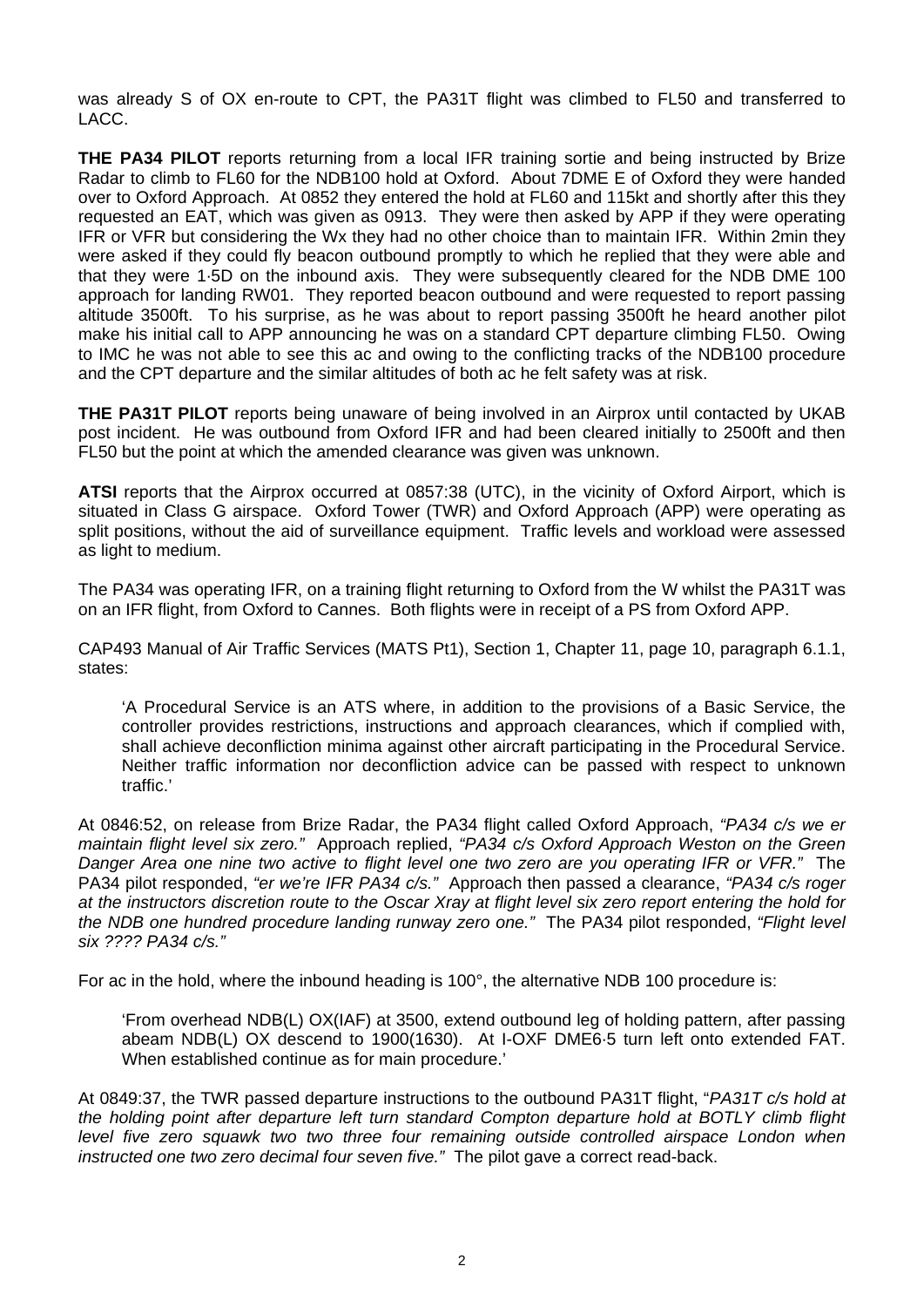At 0850:53, the PA34 pilot reported entering the hold and APP instructed the flight to maintain FL60. This was acknowledged by the pilot of the PA34, who subsequently requested an EAT. The pilot was asked to standby and at 0851:34 an EAT of 0913 was passed and acknowledged by the pilot.

APP later explained that the plan was then changed in order to improve the EAT and provide a more expeditious approach for the PA34. At 0853:22, APP asked the PA34 flight, *"PA34 c/s if I can give you descent can you go er straight outbound."* The pilot replied, *"Affirm PA34 c/s we're er just er one er point five miles from the beacon inbound."* APP instructed the pilot, *"PA34 c/s thank you in which case descend to altitude three thousand five hundred feet on the QNH one zero two zero report beacon outbound for the NDB one hundred procedure landing runway zero one."* The PA34 pilot replied, *"Three thousand five hundred feet one zero two zero wilco PA34 c/s."*

APP then issued a revised clearance for the outbound and, at 0854:15, this was passed to the PA31 by TWR, *"PA31T c/s hold at BOTLY altitude two thousand five hundred feet and to contact Oxford Approach er when instructed before London for further climb one two five three two five."* The pilot replied, *"Okay hold at BOTLY two thousand five hundred feet and to approach initially one two five three two five PA31T c/s.*"

The PA34 pilot reported beacon outbound at 0854:19 and Approach responded, *"PA34 c/s report passing altitude three thousand five hundred feet."* This was acknowledged by the PA34 pilot. Allowing the PA34 to descend below 3500ft would result in a loss of the 1000ft deconfliction minima against the outbound PA31T, restricted to 2500ft.

At 0855 the PA31T departed from RW01. APP later stated that the PA31T was monitored visually as it passed O/H the airfield and then routed to the SE of the airfield in the climb to 2500ft.

[UKAB Note (1): The PA31T first appears on recorded radar at 0856:33 1nm N of Oxford in a L turn passing through heading 350° and climbing through altitude 1200ft QNH with the PA34 1·6nm to its W tracking W'ly descending through altitude 4400ft QNH. The horizontal separation distance of 1·6nm remains the same for the next 2 sweeps, the second of which is the CPA, at 0856:49, when vertical separation has decreased to 3000ft, the PA34 descending through 4300ft with the PA31T turning through a SW'ly heading climbing through 1300ft.]

At 0857:45, the radar recording shows the PA31T to be 1·5nm SE of the airfield indicating altitude 2000ft. At this point the PA31T called Approach, *"Approach hello PA31T c/s with you passing two thousand for two thousand five hundred feet towards BOTLY."* APP replied, *"PA31T c/s Oxford Approach er good morning to you continue climb flight level five zero report passing altitude two thousand five hundred feet."* This was acknowledged, *"Continue climb flight level five zero and Wilco PA31T c/s."* APP later explained that he considered separation existed between the 2 ac, as the PA31T was visual to the SE and direction finding (D/F), indicated the PA34T to be WNW of the airfield.

Almost immediately, at 0857:58, the PA34 flight called, *"PA34 c/s passing altitude three thousand five hundred feet."* APP responded with, *"PA34 c/s roger report base turn complete*" which was acknowledged by the pilot.

At 0858:20, the PA31T pilot reported passing 2500ft and was transferred to London control. The PA34 pilot reported base turn complete and was transferred to the Tower.

APP later explained that the intention was to monitor visually the departing PA31T as it turned L off RW01 and passed through the O/H not above 2500ft. An aerodrome controller may apply reduced separation in the vicinity of an aerodrome when each ac is continuously visible to the controller; however, this does not apply to an Approach controller providing a PS. The Oxford MATS Part 2 does not have any additional provision for a reduction in the separation minima or for any form of deemed separation.